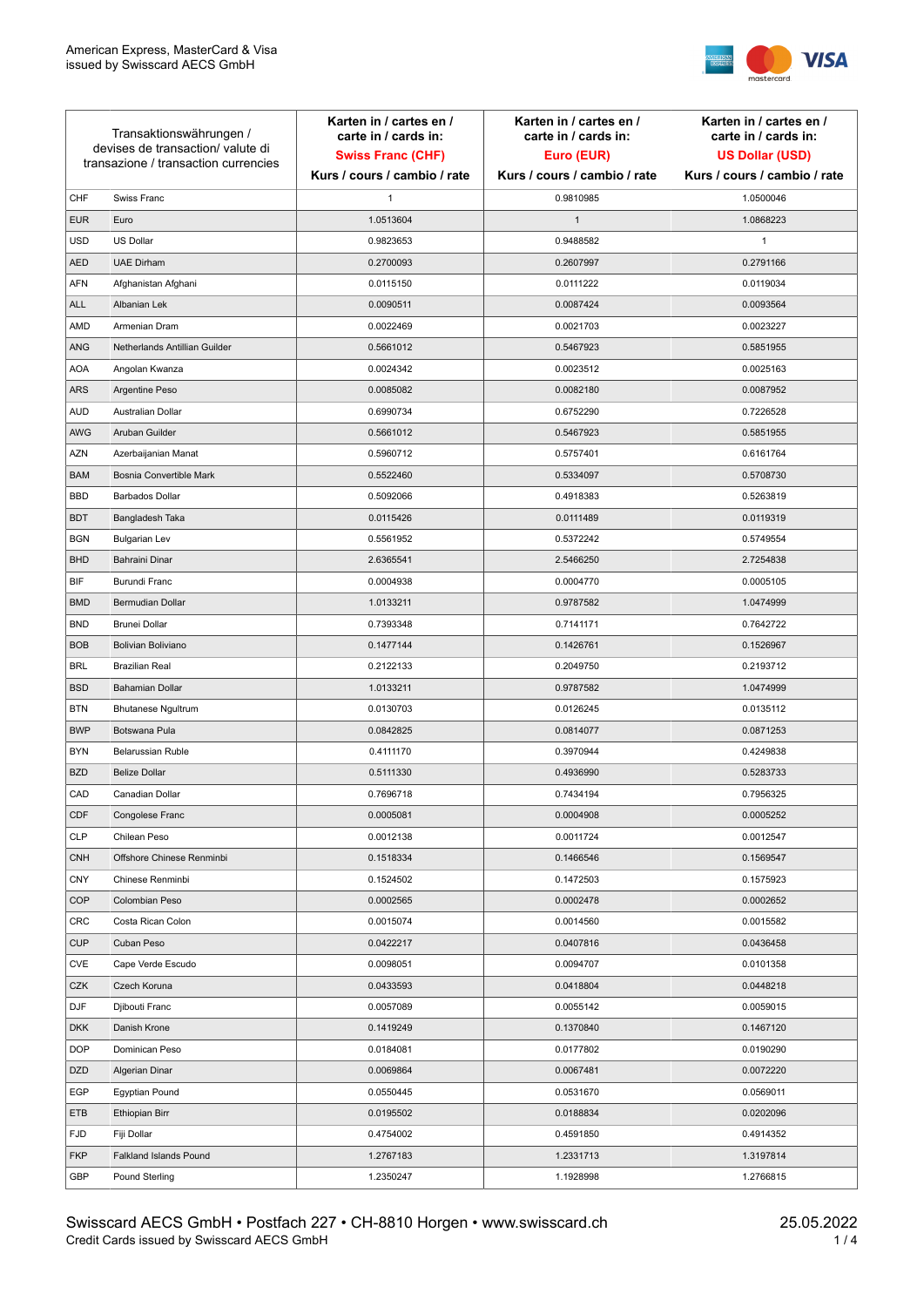

| Transaktionswährungen /<br>devises de transaction/valute di<br>transazione / transaction currencies |                        | Karten in / cartes en /<br>carte in / cards in: | Karten in / cartes en /<br>carte in / cards in: | Karten in / cartes en /<br>carte in / cards in: |
|-----------------------------------------------------------------------------------------------------|------------------------|-------------------------------------------------|-------------------------------------------------|-------------------------------------------------|
|                                                                                                     |                        | <b>Swiss Franc (CHF)</b>                        | Euro (EUR)                                      | <b>US Dollar (USD)</b>                          |
|                                                                                                     |                        | Kurs / cours / cambio / rate                    | Kurs / cours / cambio / rate                    | Kurs / cours / cambio / rate                    |
| <b>GEL</b>                                                                                          | Georgia Lari           | 0.3571553                                       | 0.3449732                                       | 0.3692020                                       |
| <b>GHS</b>                                                                                          | Ghana Cedi             | 0.1420550                                       | 0.1372097                                       | 0.1468464                                       |
| GIP                                                                                                 | Gibraltar Pound        | 1.2767183                                       | 1.2331713                                       | 1.3197814                                       |
| <b>GMD</b>                                                                                          | Gambia Dalasi          | 0.0207776                                       | 0.0200689                                       | 0.0214784                                       |
| <b>GNF</b>                                                                                          | Guinea Franc           | 0.0001179                                       | 0.0001139                                       | 0.0001219                                       |
| <b>GTQ</b>                                                                                          | Guatemala Quetzal      | 0.1322749                                       | 0.1277632                                       | 0.1367365                                       |
| GYD                                                                                                 | Guyana Dollar          | 0.0048507                                       | 0.0046852                                       | 0.0050143                                       |
| HKD                                                                                                 | Hong Kong Dollar       | 0.1251641                                       | 0.1208949                                       | 0.1293858                                       |
| <b>HNL</b>                                                                                          | Honduras Lempira       | 0.0412982                                       | 0.0398896                                       | 0.0426912                                       |
| <b>HRK</b>                                                                                          | Croatian Kuna          | 0.1447430                                       | 0.1398060                                       | 0.1496251                                       |
| <b>HTG</b>                                                                                          | Haiti Gourde           | 0.0088524                                       | 0.0085505                                       | 0.0091510                                       |
| <b>HUF</b>                                                                                          | Forint                 | 0.0027972                                       | 0.0027018                                       | 0.0028915                                       |
| <b>IDR</b>                                                                                          | Indonesia Rupiah       | 0.0000692                                       | 0.0000668                                       | 0.0000715                                       |
| <b>ILS</b>                                                                                          | New Israeli Sheqel     | 0.2975858                                       | 0.2874356                                       | 0.3076232                                       |
| <b>INR</b>                                                                                          | Indian Rupee           | 0.0130797                                       | 0.0126336                                       | 0.0135209                                       |
| IQD                                                                                                 | Iraqi Dinar            | 0.0006941                                       | 0.0006704                                       | 0.0007175                                       |
| <b>ISK</b>                                                                                          | <b>Iceland Krona</b>   | 0.0077649                                       | 0.0075001                                       | 0.0080268                                       |
| <b>JMD</b>                                                                                          | Jamaican Dollar        | 0.0065494                                       | 0.0063260                                       | 0.0067703                                       |
| <b>JOD</b>                                                                                          | Jordanian Dinar        | 1.4315163                                       | 1.3826893                                       | 1.4798006                                       |
| JPY                                                                                                 | Yen                    | 0.0077736                                       | 0.0075085                                       | 0.0080358                                       |
| <b>KES</b>                                                                                          | Kenyan Shilling        | 0.0086988                                       | 0.0084021                                       | 0.0089922                                       |
| <b>KGS</b>                                                                                          | Kyrgyzstan Som         | 0.0127462                                       | 0.0123114                                       | 0.0131761                                       |
| <b>KHR</b>                                                                                          | Cambodia Riel          | 0.0002499                                       | 0.0002414                                       | 0.0002583                                       |
| <b>KMF</b>                                                                                          | Comoro Franc           | 0.0022065                                       | 0.0021312                                       | 0.0022809                                       |
| <b>KRW</b>                                                                                          | Korean Republic Won    | 0.0008050                                       | 0.0007775                                       | 0.0008322                                       |
| <b>KWD</b>                                                                                          | Kuwaiti Dinar          | 3.2469353                                       | 3.1361870                                       | 3.3564528                                       |
| <b>KYD</b>                                                                                          | Cayman Islands Dollar  | 1.2159858                                       | 1.1745103                                       | 1.2570004                                       |
| KZT                                                                                                 | Kazakhstan Tenge       | 0.0024354                                       | 0.0023523                                       | 0.0025175                                       |
| LAK                                                                                                 | Lao Republic Kip       | 0.0000763                                       | 0.0000737                                       | 0.0000789                                       |
| LBP                                                                                                 | Lebanese Pound         | 0.0000417                                       | 0.0000403                                       | 0.0000431                                       |
| <b>LKR</b>                                                                                          | Sri Lanka Rupee        | 0.0028229                                       | 0.0027266                                       | 0.0029181                                       |
| <b>LRD</b>                                                                                          | Liberian Dollar        | 0.0066666                                       | 0.0064392                                       | 0.0068915                                       |
| <b>LSL</b>                                                                                          | Lesotho Lothi          | 0.0646211                                       | 0.0624170                                       | 0.0668007                                       |
| LYD                                                                                                 | Libyan Dinar           | 0.2128995                                       | 0.2056378                                       | 0.2200805                                       |
| <b>MAD</b>                                                                                          | Moroccan Dirham        | 0.0994916                                       | 0.0960981                                       | 0.1028474                                       |
| MDL                                                                                                 | Moldovan Leu           | 0.0531716                                       | 0.0513580                                       | 0.0549651                                       |
| <b>MGA</b>                                                                                          | Malagasy Ariary        | 0.0002512                                       | 0.0002426                                       | 0.0002597                                       |
| MKD                                                                                                 | Macedonia Denar        | 0.0175071                                       | 0.0169100                                       | 0.0180976                                       |
| <b>MMK</b>                                                                                          | Myanmar Kyat           | 0.0005477                                       | 0.0005290                                       | 0.0005662                                       |
| <b>MNT</b>                                                                                          | Mongolia Tugrik        | 0.0003231                                       | 0.0003121                                       | 0.0003340                                       |
| <b>MOP</b>                                                                                          | Macao Pataca           | 0.1254576                                       | 0.1211784                                       | 0.1296892                                       |
| <b>MRU</b>                                                                                          | Mauritanian Ouguiya    | 0.0278170                                       | 0.0268682                                       | 0.0287553                                       |
| <b>MUR</b>                                                                                          | <b>Mauritius Rupee</b> | 0.0234034                                       | 0.0226051                                       | 0.0241928                                       |
| <b>MVR</b>                                                                                          | Maldives Rufiyaa       | 0.0656366                                       | 0.0633978                                       | 0.0678505                                       |
| <b>MWK</b>                                                                                          | Malawi Kwacha          | 0.0012421                                       | 0.0011997                                       | 0.0012840                                       |
| <b>MXN</b>                                                                                          | Mexican Peso           | 0.0511887                                       | 0.0494427                                       | 0.0529153                                       |
| <b>MYR</b>                                                                                          | Malaysian Ringgit      | 0.2310788                                       | 0.2231970                                       | 0.2388730                                       |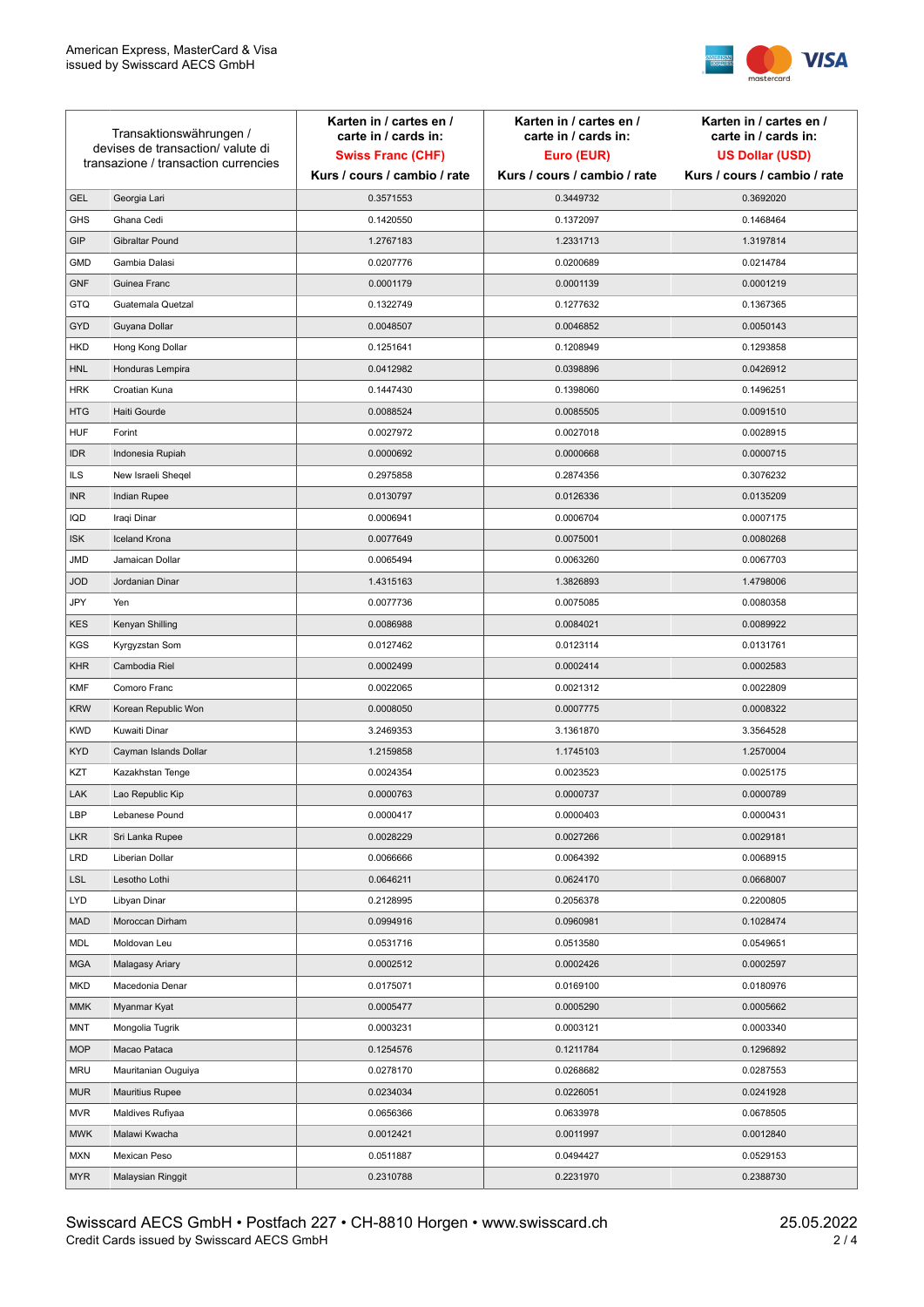

| Transaktionswährungen /<br>devises de transaction/valute di<br>transazione / transaction currencies |                             | Karten in / cartes en /<br>carte in / cards in:<br><b>Swiss Franc (CHF)</b><br>Kurs / cours / cambio / rate | Karten in / cartes en /<br>carte in / cards in:<br>Euro (EUR)<br>Kurs / cours / cambio / rate | Karten in / cartes en /<br>carte in / cards in:<br><b>US Dollar (USD)</b><br>Kurs / cours / cambio / rate |
|-----------------------------------------------------------------------------------------------------|-----------------------------|-------------------------------------------------------------------------------------------------------------|-----------------------------------------------------------------------------------------------|-----------------------------------------------------------------------------------------------------------|
|                                                                                                     |                             |                                                                                                             |                                                                                               |                                                                                                           |
| <b>MZN</b>                                                                                          | Mozambique Metical          | 0.0158354                                                                                                   | 0.0152953                                                                                     | 0.0163695                                                                                                 |
| <b>NAD</b>                                                                                          | Namibia Dollar              | 0.0647360                                                                                                   | 0.0625279                                                                                     | 0.0669195                                                                                                 |
| <b>NGN</b>                                                                                          | Nigeria Naira               | 0.0024232                                                                                                   | 0.0023405                                                                                     | 0.0025049                                                                                                 |
| <b>NIO</b>                                                                                          | Nicaragua Cordoba Oro       | 0.0284401                                                                                                   | 0.0274700                                                                                     | 0.0293994                                                                                                 |
| <b>NOK</b>                                                                                          | Norwegian Krone             | 0.1027605                                                                                                   | 0.0992555                                                                                     | 0.1062266                                                                                                 |
| <b>NPR</b>                                                                                          | Nepalese Rupee              | 0.0081748                                                                                                   | 0.0078960                                                                                     | 0.0084505                                                                                                 |
| <b>NZD</b>                                                                                          | New Zealand Dollar          | 0.6364031                                                                                                   | 0.6146963                                                                                     | 0.6578687                                                                                                 |
| <b>OMR</b>                                                                                          | Oman Rial                   | 2.5774767                                                                                                   | 2.4895626                                                                                     | 2.6644137                                                                                                 |
| PAB                                                                                                 | Panamanian Balboa           | 1.0133211                                                                                                   | 0.9787582                                                                                     | 1.0474999                                                                                                 |
| <b>PEN</b>                                                                                          | Peru Sol                    | 0.2731903                                                                                                   | 0.2638722                                                                                     | 0.2824049                                                                                                 |
| <b>PGK</b>                                                                                          | Papua New Guinea Kina       | 0.2877832                                                                                                   | 0.2779673                                                                                     | 0.2974900                                                                                                 |
| PHP                                                                                                 | Philippine Peso             | 0.0194110                                                                                                   | 0.0187489                                                                                     | 0.0200657                                                                                                 |
| <b>PKR</b>                                                                                          | Pakistan Rupee              | 0.0050598                                                                                                   | 0.0048872                                                                                     | 0.0052305                                                                                                 |
| <b>PLN</b>                                                                                          | Zloty                       | 0.2319903                                                                                                   | 0.2240774                                                                                     | 0.2398152                                                                                                 |
| <b>PYG</b>                                                                                          | Paraguay Guarani            | 0.0001481                                                                                                   | 0.0001430                                                                                     | 0.0001531                                                                                                 |
| QAR                                                                                                 | Qatari Rial                 | 0.2724053                                                                                                   | 0.2631139                                                                                     | 0.2815934                                                                                                 |
| <b>RON</b>                                                                                          | Leu                         | 0.2204832                                                                                                   | 0.2129628                                                                                     | 0.2279200                                                                                                 |
| <b>RSD</b>                                                                                          | Serbian Dinar               | 0.0092658                                                                                                   | 0.0089498                                                                                     | 0.0095783                                                                                                 |
| <b>RUB</b>                                                                                          | Russian Ruble               | 0.0178701                                                                                                   | 0.0172606                                                                                     | 0.0184728                                                                                                 |
| <b>RWF</b>                                                                                          | Rwanda Franc                | 0.0009948                                                                                                   | 0.0009609                                                                                     | 0.0010284                                                                                                 |
| SAR                                                                                                 | Saudi Riyal                 | 0.2644077                                                                                                   | 0.2553891                                                                                     | 0.2733260                                                                                                 |
| <b>SBD</b>                                                                                          | Solomon Islands Dollar      | 0.1297051                                                                                                   | 0.1252810                                                                                     | 0.1340800                                                                                                 |
| <b>SCR</b>                                                                                          | Seychelles Rupee            | 0.0721353                                                                                                   | 0.0696749                                                                                     | 0.0745684                                                                                                 |
| <b>SDG</b>                                                                                          | Sudanese Pound              | 0.0022751                                                                                                   | 0.0021975                                                                                     | 0.0023518                                                                                                 |
| <b>SEK</b>                                                                                          | Swedish Krona               | 0.1006423                                                                                                   | 0.0972095                                                                                     | 0.1040369                                                                                                 |
| SGD                                                                                                 | Singapore Dollar            | 0.7167489                                                                                                   | 0.6923016                                                                                     | 0.7409245                                                                                                 |
| <b>SHP</b>                                                                                          | St Helena Pound             | 1.2767183                                                                                                   | 1.2331713                                                                                     | 1.3197814                                                                                                 |
| <b>SLL</b>                                                                                          | Sierra Leone Leone          | 0.0000791                                                                                                   | 0.0000764                                                                                     | 0.0000818                                                                                                 |
| SOS                                                                                                 | Somali shilling             | 0.0017544                                                                                                   | 0.0016946                                                                                     | 0.0018136                                                                                                 |
| SRD                                                                                                 | Suriname Dollar             | 0.0480838                                                                                                   | 0.0464437                                                                                     | 0.0497056                                                                                                 |
| SSD                                                                                                 | South Sudanese Pound        | 0.0022210                                                                                                   | 0.0021452                                                                                     | 0.0022959                                                                                                 |
| <b>STN</b>                                                                                          | Sao Tome and Principe Dobra | 0.0440018                                                                                                   | 0.0425010                                                                                     | 0.0454860                                                                                                 |
| <b>SVC</b>                                                                                          | El Salvador Colon           | 0.1158081                                                                                                   | 0.1118581                                                                                     | 0.1197143                                                                                                 |
| SZL                                                                                                 | Swaziland Lilangeni         | 0.0646407                                                                                                   | 0.0624359                                                                                     | 0.0668210                                                                                                 |
| THB                                                                                                 | Baht                        | 0.0291350                                                                                                   | 0.0281412                                                                                     | 0.0301177                                                                                                 |
| TJS                                                                                                 | Tajikistan Somoni           | 0.0888878                                                                                                   | 0.0858560                                                                                     | 0.0918859                                                                                                 |
| TMT                                                                                                 | Turkmenistan Manat          | 0.2903119                                                                                                   | 0.2804098                                                                                     | 0.3001040                                                                                                 |
| <b>TND</b>                                                                                          | <b>Tunisian Dinar</b>       | 0.3448430                                                                                                   | 0.3330809                                                                                     | 0.3564744                                                                                                 |
| <b>TOP</b>                                                                                          | Tonga Pa'anga               | 0.4493066                                                                                                   | 0.4339814                                                                                     | 0.4644615                                                                                                 |
| <b>TRY</b>                                                                                          | Turkish Lira                | 0.0627442                                                                                                   | 0.0606041                                                                                     | 0.0648605                                                                                                 |
| TTD                                                                                                 | Trinidad & Tobago Dollar    | 0.1503511                                                                                                   | 0.1452228                                                                                     | 0.1554224                                                                                                 |
| <b>TWD</b>                                                                                          | New Taiwan Dollar           | 0.0342598                                                                                                   | 0.0330912                                                                                     | 0.0354154                                                                                                 |
| <b>TZS</b>                                                                                          | Tanzanian Shilling          | 0.0004361                                                                                                   | 0.0004212                                                                                     | 0.0004508                                                                                                 |
| <b>UAH</b>                                                                                          | Ukraine Hryvnia             | 0.0346377                                                                                                   | 0.0334563                                                                                     | 0.0358060                                                                                                 |
| <b>UGX</b>                                                                                          | Uganda Shilling             | 0.0002765                                                                                                   | 0.0002671                                                                                     | 0.0002858                                                                                                 |
| <b>UYU</b>                                                                                          | Peso Uruguayo               | 0.0254137                                                                                                   | 0.0245469                                                                                     | 0.0262709                                                                                                 |
| UZS                                                                                                 | Uzbekistan Sum              | 0.0000915                                                                                                   | 0.0000884                                                                                     | 0.0000946                                                                                                 |